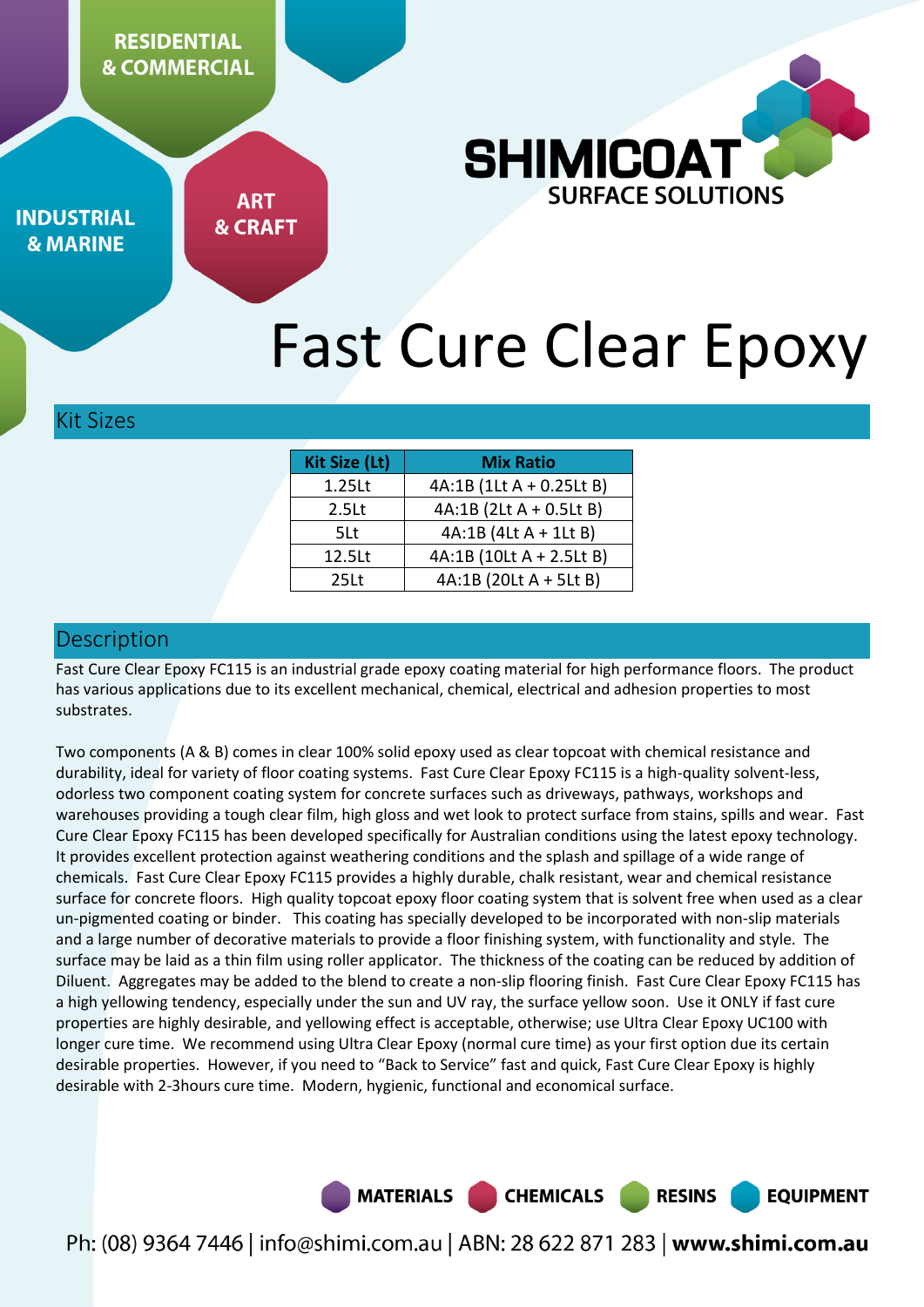

#### Features

Fast Cure Clear Epoxy FC115 is supplied in two pack kit, Part A (Resin) and Part B (Curative or Hardener). Other parts such as pigment, flakes, decorative and non-slip materials can be supplied separately. Selected features of Ultra Clear EPOXY 100UC:

- Modern, Hygiene, Functional and Economical.
- Ideal for fast floors, cures in 2 Hours at 25°C.
- Heavy duty clear or pigmented coating for concrete and polished concrete floors.
- Highly resistant to chemical attack and pedestrian or vehicular traffic.
- **Can be used in conjunction with graded** aggregates to produce durable decorative floor finishes.
- Long lasting and easily maintained with good resistance to a wide range of domestic and commercial chemicals.
- Solvent free when used as a clear unpigmented coating or binder.
- Outstanding water resistance.
- Seamless, easy to clean and maintain.
- Suitable for Flake Flooring systems, see SHIMI FLAKE flooring system.
- Superior Chemical Resistant Finished surface
- Excellent UV stability
- Solvent Free (Unless you apply Diluent for thickness control)
- Engineered formulation for trafficable area with high mechanical strength
- DIY Friendly, easy to apply and curable over a wide range of temperature

**EQUIPMENT** 

- Available with a wide range of Flakes for decorative concrete
- Ideally compatible for Non-Slip Flooring System.

### Coverage

1L covers approximately 5sqm per coat, depend on the conditions of the surface. First coat usually consumes more. Use of EPODIL (Epoxy Diluent / Thinner) is recommend, up to 10%.

# Applications

Roller, Brush or Squeegee.

The product is a Fast Cure and you only have 15min per mix to apply. Mix in small portions to avoid overheating. Fast Cure Clear Epoxy FC115 is a high yellow epoxy product. It is not recommended for under the sun surfaces as it tends to yellow.

The product is a Fast Cure and heat up if remains in pot for more than 10min. Once mixed, apply/pour on surface as soon as you can and allow to cool down, while rolling, brushing or squeegeeing. Epoxies curing process is exothermic and, while in pot, they cure faster. Slow down the curing process by pouring on the surface and out of the Pot.

If Fast Cure properties are highly desirable, use Fast Cure Clear Epoxy FC115, otherwise, use Ultra Clear Epoxy UC100 which is normal cure.

# Dry Time at 25°C

| 10 minutes at 25°C                                                  |
|---------------------------------------------------------------------|
| 45min                                                               |
| Thin Film Set: 1 Hours (Min, depending on temperature and humidity) |
| 2-3 hours – Foot Traffic (depending on temperature and humidity)    |
| 7 days (Vehicle Traffic)                                            |
| 4 Hours                                                             |
|                                                                     |

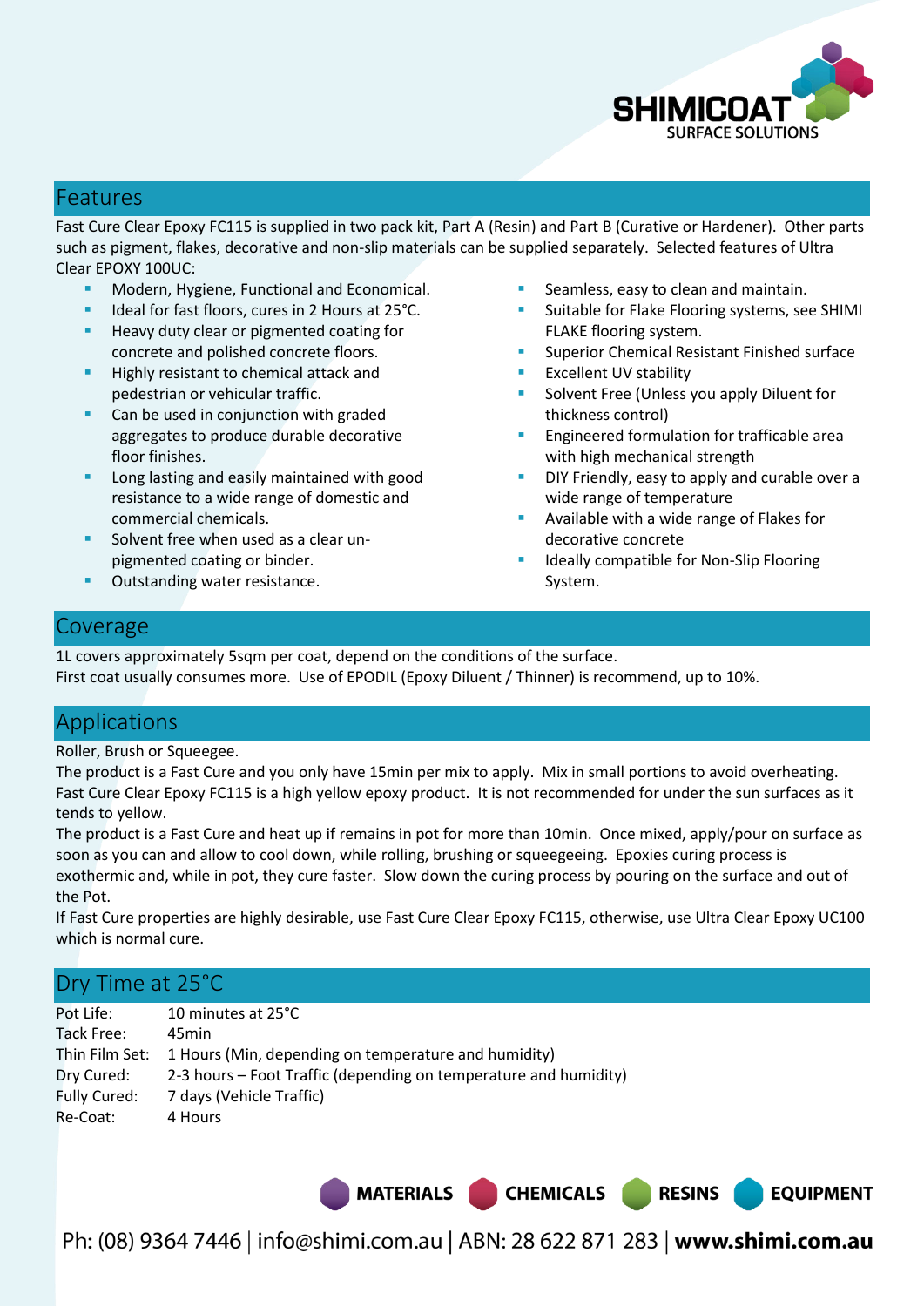

**EQUIPMENT** 

# Clean Up

Thinner & Diluent (Blend of Solvents)

## Preparations

Clean and dry surface. Ensure surface to be coated is free of all dirt, grease, oil, paint, curing agents and other contaminants. Removal of Oil Contamination by degreaser and alkaline cleaning pressure wash Acid-wash to enhanced surface porosity and etch the surface. Ensure moisture free surface. Allow to completely dry, run Dry Test. Place a piece of plastic over a small area, tape the edges and leave for 1 hour. Remove plastic, if there is no moisture on either surface, concrete is sufficiently dry. Ideally, always consider surface grinding and removal of loose materials. Grinding is always advisable prior to application of all Shimicoat Epoxy products, to maximize adhesion.

For further information, please refer to SHIMICOAT Instruction for "Surface Preparations".

### Specifications

Physical & Chemical properties of Ultra Clear EPOXY 100UC:

| Pot Life @25°C                             | 45min                                                    |  |
|--------------------------------------------|----------------------------------------------------------|--|
| <b>Colour of Blend</b>                     | Available in All Australian Standard AS 2700 Colours     |  |
| <b>Specific Gravity (SG) of Blend</b>      | 1.4                                                      |  |
| Low Profile Coverage (Kg/sqm)              | Roller Application (200 micron) - 0.2Kg of Blend per sqm |  |
| Maximum Temperature Surface Exposure (°C)  | 140                                                      |  |
| <b>Initial Cure Time (Hours)</b>           | 24Hours                                                  |  |
| <b>Ultimate Cure Time (Days)</b>           | 7 Days                                                   |  |
| Compressive strength (ASTM D 695-85)       | 80-90                                                    |  |
| Tensile strength (ASTM D 638-86)           | 50                                                       |  |
| Flexural strength (ASTM D 790-86)          | 80-90                                                    |  |
| Hardness shore D (ASTM D2240-86)           | 81                                                       |  |
| <b>Abrasion Resistance (ASTM D4060-90)</b> | $0.056$ g/1000 cycle                                     |  |

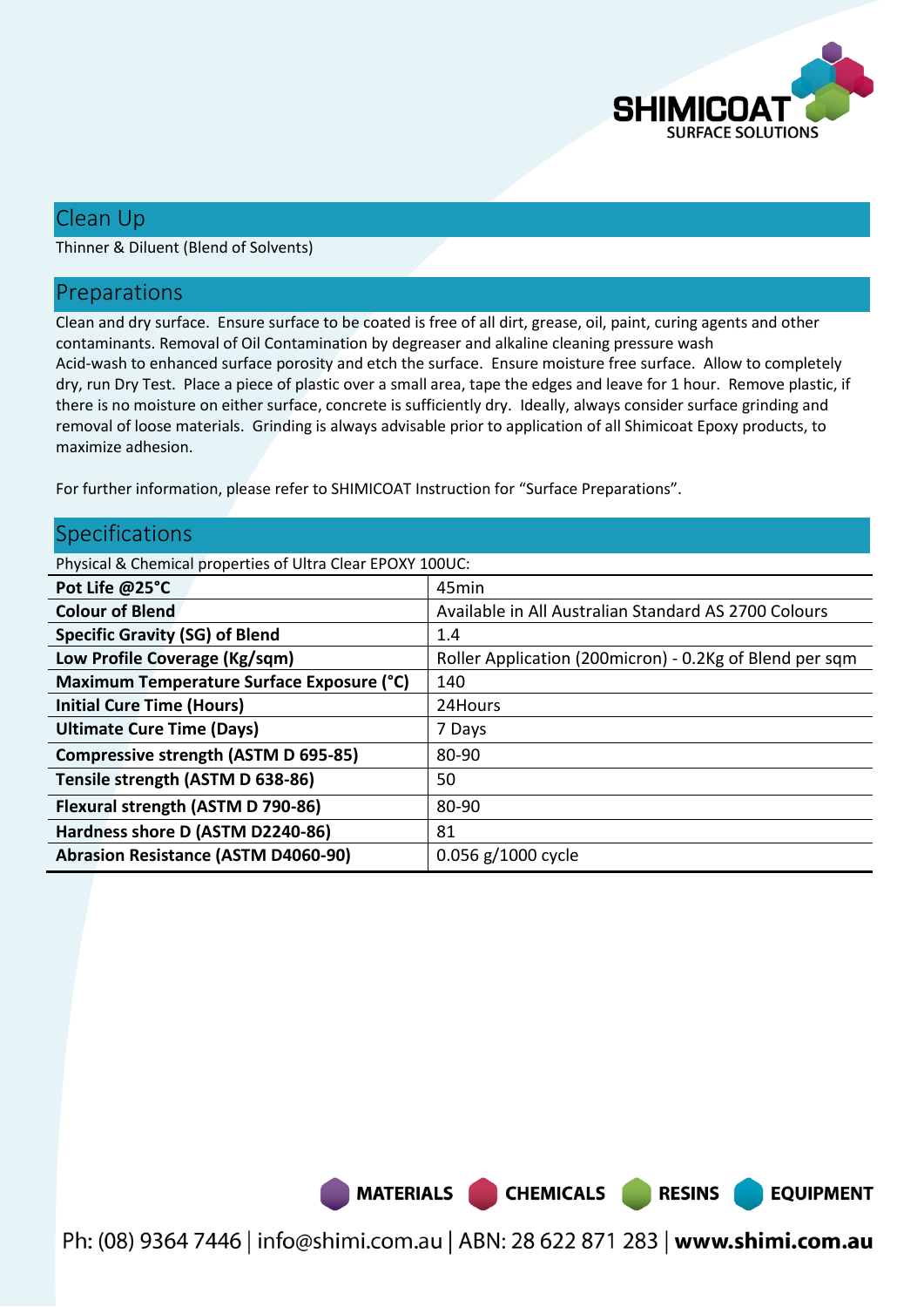

| <b>Media</b>                                                        | Reagent                      |                                          | Rating         |  |  |
|---------------------------------------------------------------------|------------------------------|------------------------------------------|----------------|--|--|
|                                                                     | Hydrochloric Acid            |                                          | B              |  |  |
|                                                                     | Sulphuric Acid               |                                          | $\overline{C}$ |  |  |
| Acids                                                               | Acetic Acid                  |                                          | B              |  |  |
|                                                                     |                              |                                          | $\overline{C}$ |  |  |
|                                                                     | Nitric Acid (10% max)        |                                          | B              |  |  |
| Phosphoric Acid (25% max)                                           |                              |                                          |                |  |  |
| Sodium Hydroxide<br>Alkalis<br>Ammonium Hydroxide                   |                              |                                          | B              |  |  |
|                                                                     |                              |                                          | A              |  |  |
|                                                                     | Potassium Hydroxide          |                                          | B              |  |  |
|                                                                     | Sodium Hypochlorite (Bleach) |                                          | $\overline{A}$ |  |  |
|                                                                     | Xylene                       |                                          | $\mathbf{A}$   |  |  |
|                                                                     | Methyl Ethyl Ketone (MEK)    |                                          | $\overline{C}$ |  |  |
|                                                                     | Diesel                       |                                          | А              |  |  |
| Solvents                                                            | Ethanol                      |                                          | A              |  |  |
|                                                                     | Acetone                      |                                          | B              |  |  |
|                                                                     | Kerosene                     |                                          | А              |  |  |
|                                                                     | Petrol                       |                                          | А              |  |  |
|                                                                     | Wine & Beer                  |                                          | A              |  |  |
| Code                                                                | <b>Resistance</b>            | <b>Description</b>                       |                |  |  |
| Α                                                                   | Excellent                    | Suitable for Long term immersion         |                |  |  |
| B                                                                   | Good                         | Suitable for Short-term immersion (Max 3 |                |  |  |
|                                                                     |                              | days)                                    |                |  |  |
| C                                                                   | Caution                      | Very short contact time is OK, spill and |                |  |  |
|                                                                     |                              |                                          |                |  |  |
|                                                                     |                              | splash                                   |                |  |  |
| D                                                                   | Danger                       | Not Recommended                          |                |  |  |
| Indicative reference only. Tested in laboratory conditions at 25°C. |                              |                                          |                |  |  |

Specific resistance properties of Ultra Clear EPOXY 100UC, in harsh chemicals.

#### Resistance properties of SHIMI CLEAR EPOXY 100:

| <b>Heat Resistant</b>   | $140^{\circ}$ C                                                                                     | <b>Alkalis</b>            | <b>Resist Short term</b><br>immersion in all<br>alkalis.                              |
|-------------------------|-----------------------------------------------------------------------------------------------------|---------------------------|---------------------------------------------------------------------------------------|
| <b>Weather Proofing</b> | All Epoxy Coatings<br>may yellow with<br>time. Weatherproof<br>top coat may be used<br>if required. | <b>Salts &amp; Brines</b> | Resist continuous or<br>long-term immersion<br>in all Salts & Brine<br>systems.       |
| <b>Solvents</b>         | Resistant to most<br>hydrocarbon solvents<br>and alcohols.                                          | Water                     | Excellent resist to<br>continuous or long<br>term immersion in<br>fresh & Salt Water. |
| <b>Acids</b>            | Resist splash and<br>spills in all acids.                                                           | <b>Abrasion</b>           | Excellent when fully<br>cured (7 Days)                                                |

MATERIALS CHEMICALS RESINS

**EQUIPMENT**